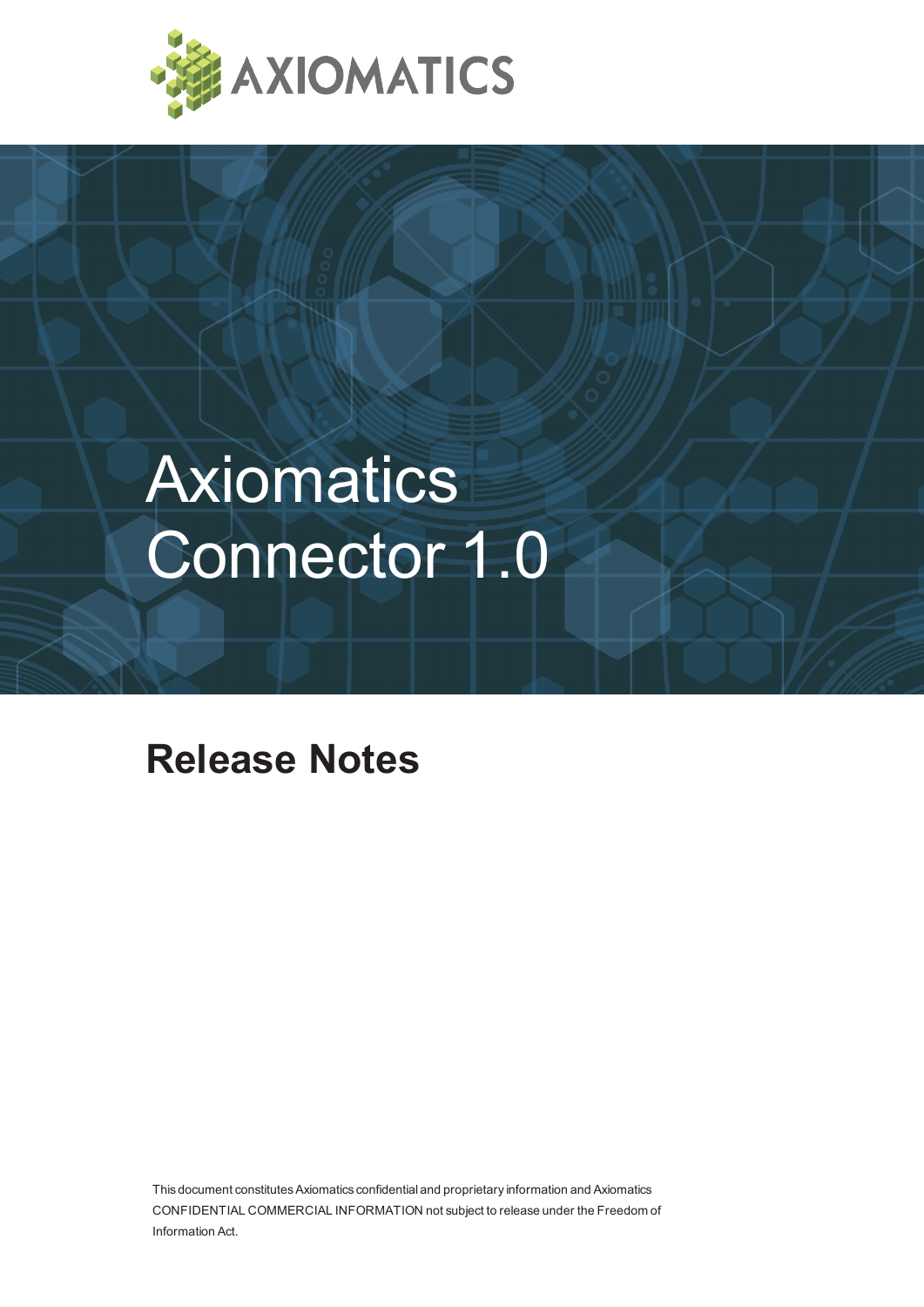#### **Notices**

Portions of this document contain proprietary information which, if disclosed, could lead to loss of intellectual property rights or trade secrets. This document and its contents constitute Axiomatics confidential information and Axiomatics CONFIDENTIAL COMMERCIAL INFORMATION not subject to release under the Freedom of Information Act, and may not be released, redistributed or otherwise disclosed without Axiomatics' prior written authorization.

AXIOMATICS® is a registered trademark of Axiomatics AB, corporate identification no. 556708-1012, Sweden. Other trademarks are the property of their respective owners.

Except as otherwise expressly agreed in writing by Axiomatics AB, information in this document does not constitute in any way a representation, warranty or commitment on the part of Axiomatics.

**Document title:** Axiomatics Connector Release Notes

**Document version:** 1.0-1.0

Copyright © 2021 Axiomatics AB. All Rights Reserved.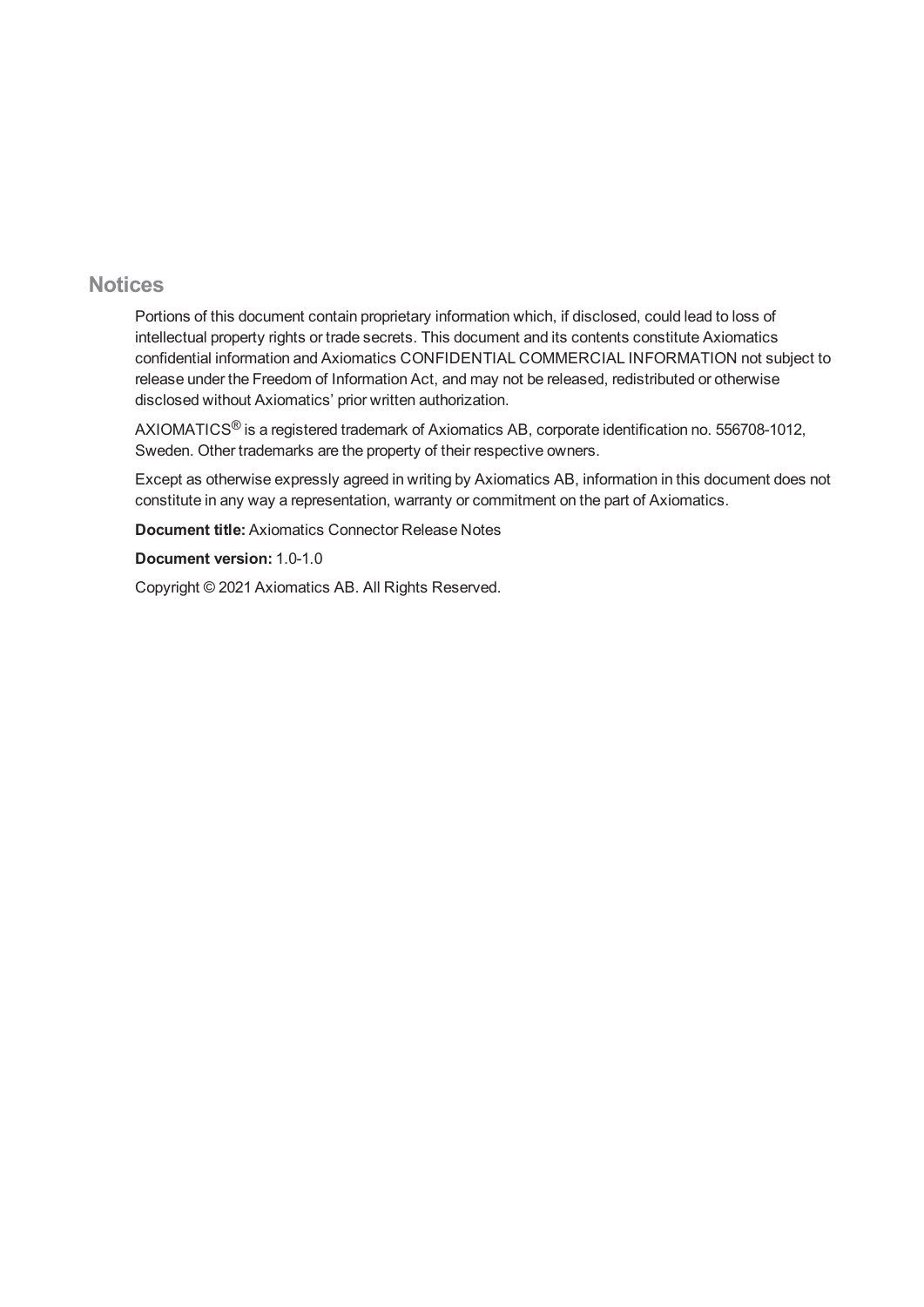# Axiomatics Connector Release **Notes**

The Axiomatics Connector allows you to integrate with authorization services offered by Axiomatics for authorization related operations through the Anypoint Platform.

Axiomatics provides enhanced security by enabling Attribute Based Access Control (ABAC) using different attributes such as User Attributes (uid=Bob, title=manager), Actions (Create, Read, Update, Delete), Resources (accountId=123) and Environment (time=13:50, ip=10.1.1.10, deviceType=mobile)

Refer to the *Axiomatics Connector User Guide* to understand how to set up and configure a basic flow using the connector.

# **Axiomatics Connector v1.0.0**

## **Version 1.0.0 compatibility**

| <b>Software</b>                 | <b>Version</b>  |
|---------------------------------|-----------------|
| Mule Runtime                    | 421             |
| <b>Axiomatics Policy Server</b> | 6.2.x and later |

### **Features**

Axiomatics Connector v1.0.0 provides the following features:

- Configure Authentication with Axiomatics APIs using username-password
- Support both HTTP and HTTPS connection with Axiomatics authorization services
- Connector can take details of the truststore if self-signed certificate is used for TLS/SSL configuration for Axiomatics authorization service
- "Authorize" operation which gets authorization related decision from Axiomatics service
- Supports both JSON profile for XACML 3.0 Version 1.0 as well as JSON profile for XACML 3.0 Version 1.1